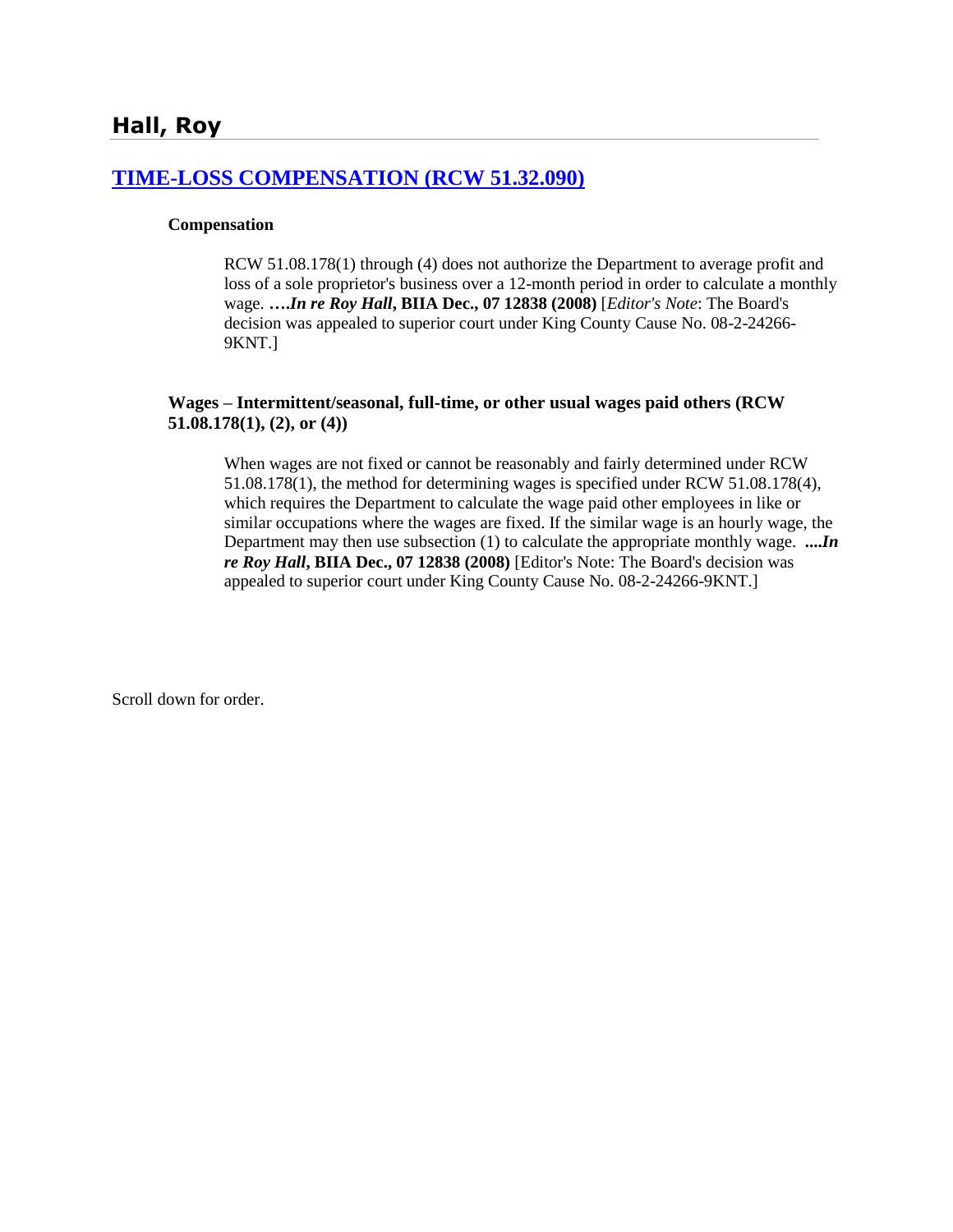## **BEFORE THE BOARD OF INDUSTRIAL INSURANCE APPEALS STATE OF WASHINGTON**

**)**

1

2

3 4

5 6

7

8 9

10

11

12

13 14

15

16

17

18 19

20

21 22

23

24

25

26

**IN RE: ROY HALL ) DOCKET NO. 07 12838**

**CLAIM NO. AB-92982 ) DECISION AND ORDER**

APPEARANCES:

Claimant, Roy Hall, by Rumbaugh, Rideout, Barnett & Adkins, per John E. Wallace

Employer, H & H Construction, **None** 

Department of Labor and Industries, by The Office of the Attorney General, per Mary V. Wilson, Assistant

The claimant, Roy Hall, filed an appeal with the Board of Industrial Insurance Appeals on March 21, 2007, from an order of the Department of Labor and Industries dated March 12, 2007. In this order, the Department affirmed two prior orders dated February 26, 2007, and February 27, 2007. In the February 26, 2007 order, the Department determined that Mr. Hall's gross monthly wage at the time of injury was \$928.08. In the February 27, 2007 order, the Department assessed an overpayment of time-loss compensation in the amount of \$5,305.04 for the period of October 20, 2006, through January 31, 2007, because of a change in reported gross wages. The Department order is **REVERSED AND REMANDED**.

## **ISSUE**

Roy Hall is a self-employed carpenter doing business as H & H Construction. He elected industrial insurance coverage pursuant to RCW 51.12.110 and RCW 51.32.030, prior to October 16, 2006. On that date, he sustained an industrial injury. The sole issue is whether the Department's method for calculating Mr. Hall's monthly wage at the time of injury satisfied the requirements of RCW 51.08.178.

# **PROCEDURAL AND EVIDENTIARY MATTERS**

27 28 29 30 31 Pursuant to RCW 51.52.104 and RCW 51.52.106, this matter is before the Board for review and decision on timely Petitions for Review filed by the claimant and the Department, to a Proposed Decision and Order issued on February 5, 2008. The industrial appeals judge reversed the March 12, 2007 order and remanded the claim to the Department to calculate Mr. Hall's benefits based on a monthly wage of \$2,819.28 and to recalculate time-loss compensation for the period of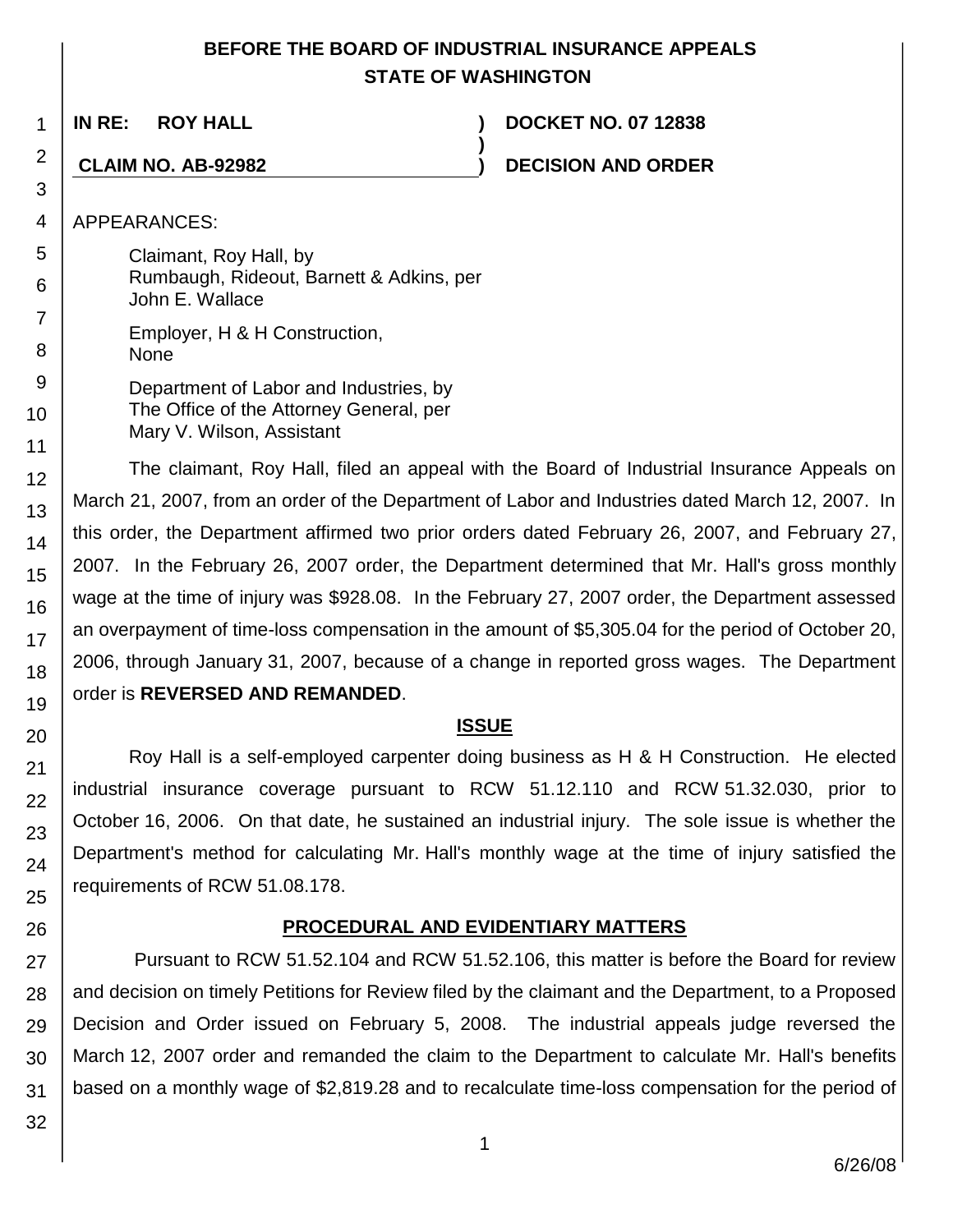1 2 October 20, 2006, through January 31, 2007, based upon the monthly wage of "\$2,019.28." Proposed Decision and Order (Conclusion of Law No. 4), at 5.

3 4 5 6 7 8 9 10 **Timeliness of the Department's Petition for Review:** The claimant received the Proposed Decision and Order on February 6, 2008. On February 7, 2008, he filed a request, by telephone facsimile and by mail, asking that "\$2,019.28" be corrected to \$2,819.28 in Conclusion of Law No. 4. We treated that request as a timely Petition for Review, which we granted on February 20, 2008. On February 11, 2008, the Department requested a 20-day extension of the time for filing a Petition for Review. On February 13, 2008, we extended the deadline to March 17, 2008, and, on that date, we received the Department's Petition for Review by telephone facsimile. On April 2, 2008, we granted the Department's Petition.

11 12 On April 9, 2008, the claimant moved to dismiss the Department's Petition for Review as untimely. RCW 51.52.104 provides:

13 14 15 16 Within twenty days, or such further time as the board may allow on written application of a party, filed within said twenty days from the date of communication of the proposed decision and order to the parties or their attorneys or representatives of record, any party may file with the board a written petition for review of the same. Filing of a petition for review is perfected by mailing or personally delivering the petition to the board's offices in Olympia.

17 18

19

20

21 22

23

24

25

26

27

28

29 30 WAC 263-12-01501(b) provides: "*Methods of filing.* Unless otherwise provided by statute or these rules any written communication may be filed with the board personally, by mail, or by telephone facsimile."

The claimant argues that, under RCW 51.52.104, the Department was required to file its Petition for Review either by personal delivery or by mail. According to the claimant, those are the only two methods permitted by the statute. By his analysis, WAC 263-12-01501(b) does not apply to petitions for review, because the rule only allows filing by telephone facsimile "[u]nless otherwise provided by statute." We disagree with the claimant's argument.

RCW 51.52.104 permits a party to file a Petition for Review by mail or by personal delivery. It does not exclude all other methods of delivery, nor does it require us to consider a Petition for Review untimely, even though it was received at the Board within the time allowed by law. Under WAC 263-12-01501(b), we permit Petitions for Review to be filed by telephone facsimile. The Department chose that method here. The claimant's motion to dismiss is denied.

31 32 Furthermore, before we received the Department's Petition for Review, we had already granted the claimant's Petition for Review on February 20, 2008. At that point, all issues were before us, not just the limited matter raised by the claimant, and regardless of whether the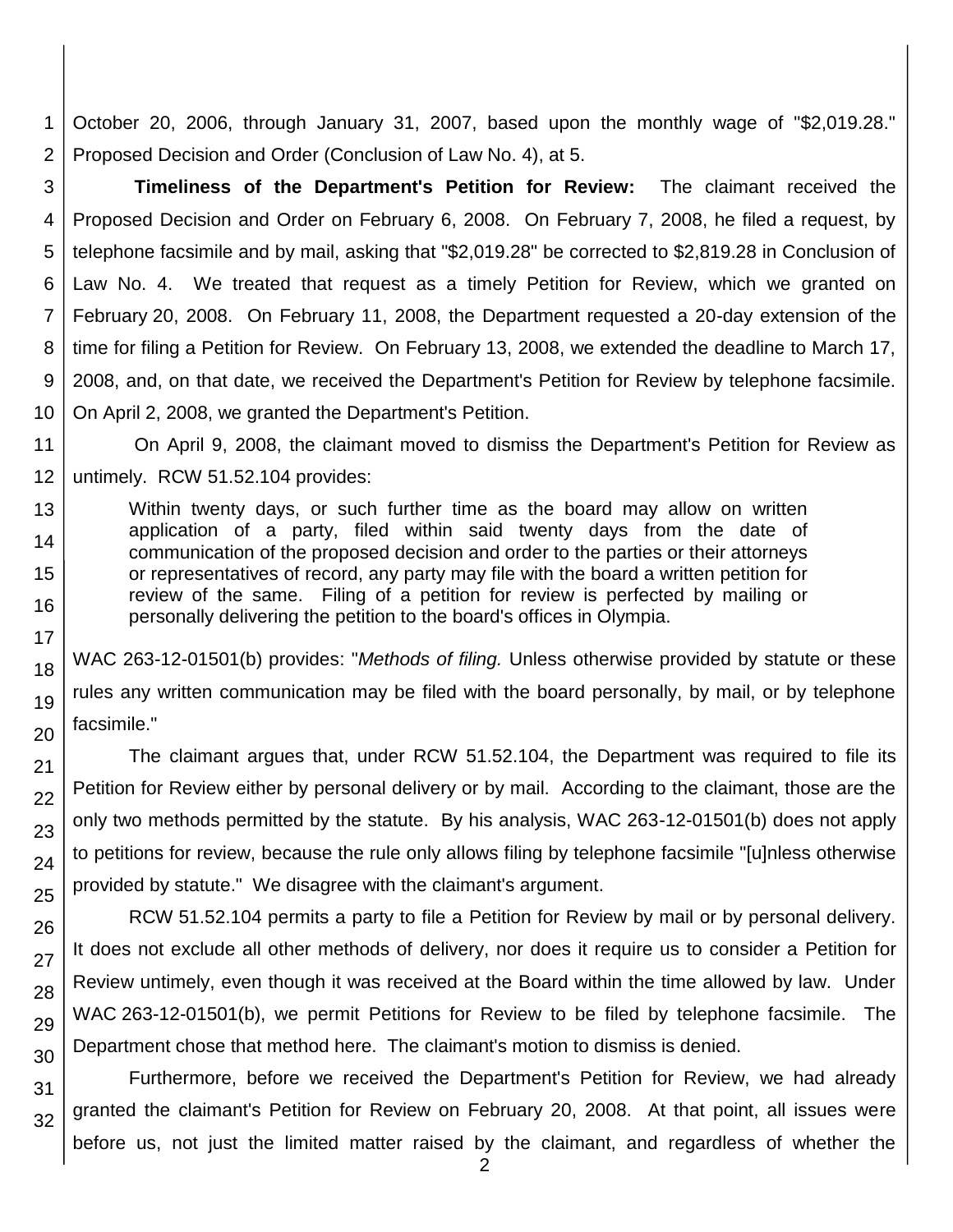1 2 Department subsequently filed a timely Petition for Review. See, *In re Richard Sims*, BIIA Dec. 85 1748 (1986).

3 4 5 6 7 8 9 10 11 12 13 14 15 16 17 18 19 **Claimant's Motion for Summary Judgment:** The claimant moved for summary judgment on October 18, 2007. The motion included declarations by Mr. Hall and his attorney, both dated October 16, 2007; Exhibit No. 1 (2005 Schedule C (Form 1040), Profit or Loss from Business (Sole Proprietorship)); a second Exhibit No. 1 (Department Order dated February 26, 2007); Exhibit No. 2 (Department Order dated February 27, 2007); Exhibit No. 3 (Department Order dated March 12, 2007); Exhibit No. 4 (an Activity Log created by the Department, showing how the monthly wages were calculated); Exhibit No. 5 (pages C-3 through C-4 of the Department's Workers' Compensation Manual); and Exhibit No. 6 (Department Policy 4.41). The Department responded with a legal memorandum on November 5, 2007, attaching no declarations, affidavits, or exhibits. The claimant replied on November 13, 2007, attaching a November 9, 2007 declaration by the claimant; a November 12, 2007 declaration by the claimant's attorney; Exhibit No. 1 (the September 24, 2007 Agreed Judgment After Return of Mandate in *Crystal C. Engelhart Malang v. Department of Labor and Industries of the State of Washington*, No. 05-2-11627-2); and Exhibit No. 2 (the Department's appellate brief in *Malang v. Department of Labor & Indus.,* 139 Wn. App. 677 (2007)). Additionally, on November 29, 2007, the claimant filed a November 27, 2007 declaration by his wife and bookkeeper, Joy Hall, providing further information regarding the deductions taken in Schedule C.

20 21 22 The parties agreed that there was no genuine issue with respect to any material fact, and the industrial appeals judge determined that summary disposition was appropriate under CR 56. We agree.

#### **DECISION**

23

24 25 26 27 28 Roy Hall is a self-employed carpenter doing business as H & H Construction. He elected and paid for industrial insurance coverage from the State Fund, pursuant to RCW 51.12.110 and RCW 51.32.030, and was covered by such insurance on October 16, 2006. On that date, Mr. Hall sustained an industrial injury during the course of his employment for H & H Construction. The Department allowed the claim and paid time-loss compensation.

29 30 31 32 Under RCW 51.32.030: "Any sole proprietor . . . who has requested coverage under this title and who shall thereafter be injured or sustain an occupational disease, shall be entitled to the benefit of this title, as and under the same circumstances and subject to the same obligations as a worker . . .." Thus, like any injured worker, Mr. Hall is entitled to time-loss compensation benefits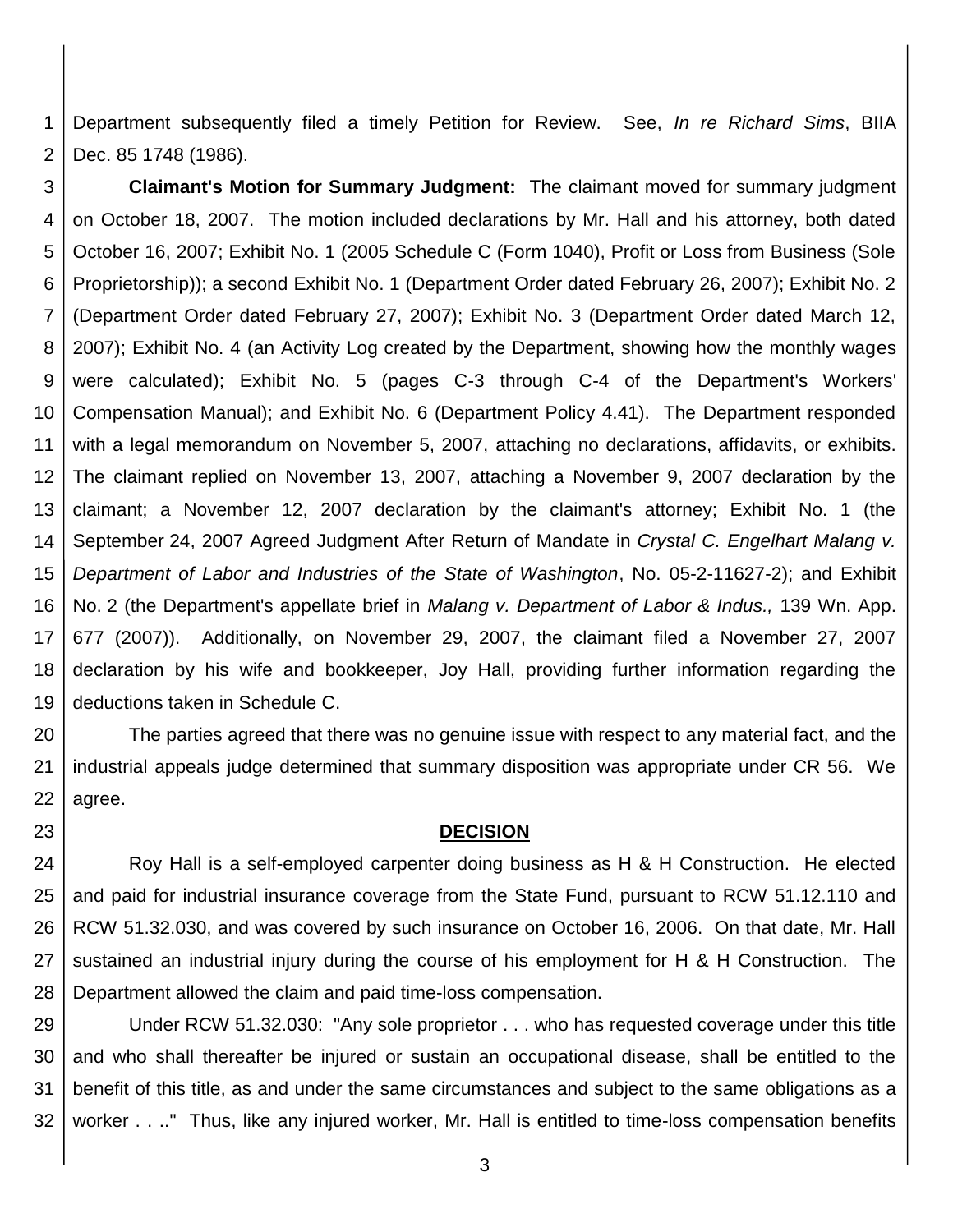1 2 pursuant to RCW 51.32.090, based on the gross monthly wages he was receiving at the time of injury, as calculated under RCW 51.08.178. RCW 51.08.178(1) provides:

For the purposes of this title, the monthly wages the worker was receiving from all employment at the time of injury shall be the basis upon which compensation is computed unless otherwise provided specifically in the statute concerned. In cases where the worker's wages are not fixed by the month, they shall be determined by multiplying the daily wage the worker was receiving at the time of the injury:

3

4

5

6

7

8

9

12

13

14

15

16

17

- (a) By five, if the worker was normally employed one day a week;
- (b) By nine, if the worker was normally employed two days a week;
- 10 11 (c) By thirteen, if the worker was normally employed three days a week;
	- (d) By eighteen, if the worker was normally employed four days a week;
		- (e) By twenty-two, if the worker was normally employed five days a week;
			- (f) By twenty-six, if the worker was normally employed six days a week;
			- (g) By thirty, if the worker was normally employed seven days a week.

18 19 20 21 22 23 24 At the time of his injury, Mr. Hall was not receiving a fixed hourly, daily, or monthly wage from H & H Construction. The Department therefore relied on RCW 51.08.178(4), rather than RCW 51.08.178(1), to calculate Mr. Hall's monthly wage. RCW 51.08.178(4) provides: "In cases where a wage has not been fixed or cannot be reasonably and fairly determined, the monthly wage shall be computed on the basis of the usual wage paid other employees engaged in like or similar occupations where the wages are fixed." According to the Department, RCW 51.08.178(4) allows it to use any reasonable and fair method.

25 26 27 28 29 30 31 32 The Department based its calculation of the monthly wages Mr. Hall was receiving at the time of the October 16, 2006 injury on the Schedule C (Form 1040), Profit or Loss from Business (Sole Proprietorship), he filed with the Internal Revenue Service for the year 2005. Mr. Hall claimed gross receipts of \$55,282 and a net profit of \$8,195, after all business expense deductions were taken. Because the depreciation deduction did not represent an out-of-pocket expense for Mr. Hall, the Department added that deduction of \$2,942 to the net profit of \$8,195, for a total amount of \$11,137. The Department then divided \$11,137 by 12 months, calculating a monthly wage of \$928.08.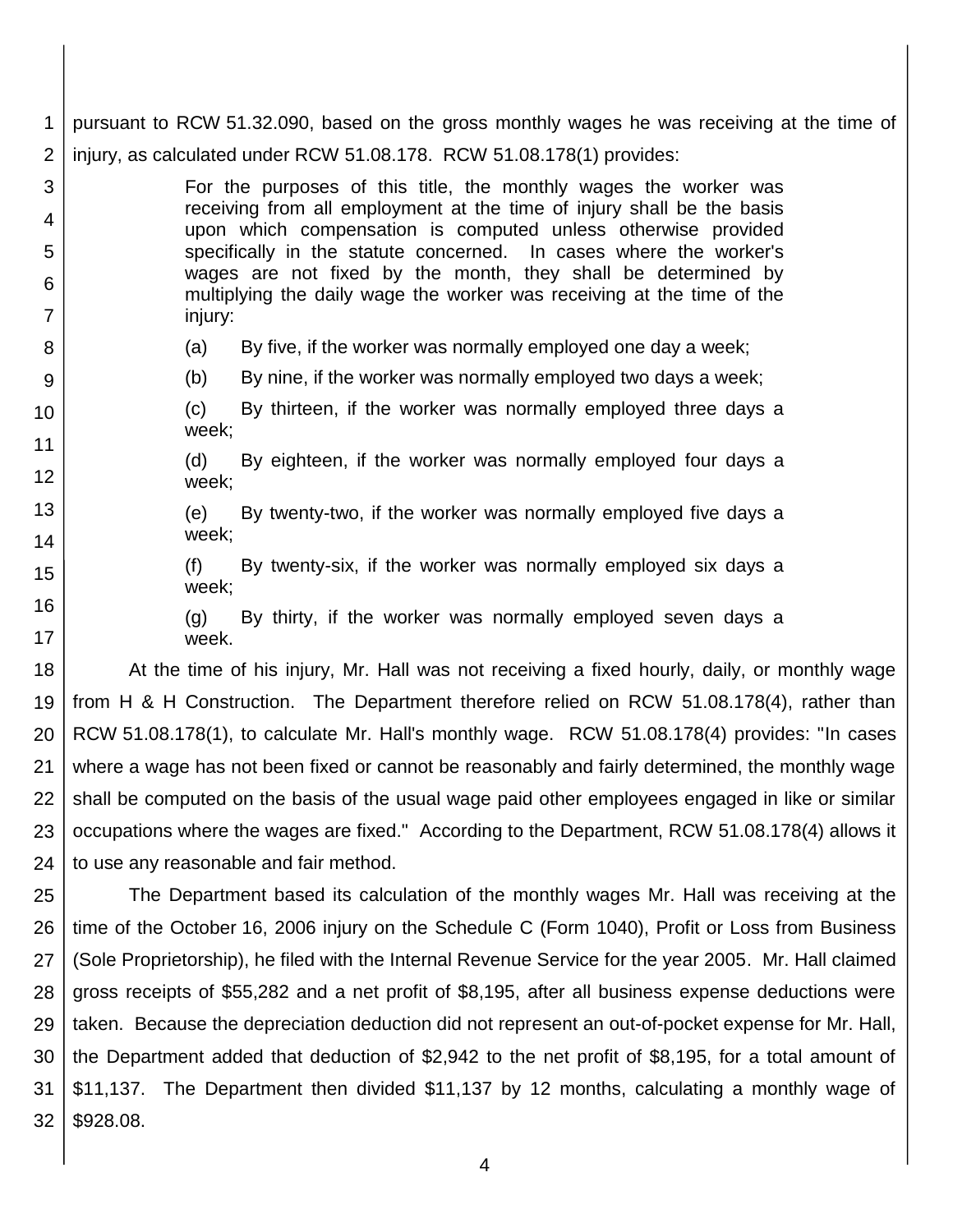1 2 3 4 5 The claimant agreed with the Department that his wages as a self-employed carpenter should be calculated based on his 2005 Schedule C. However, the claimant relied on RCW 51.08.178(1), not RCW 51.08.178(4). He argued that RCW 51.08.178(1) required the Department to use the gross annual receipts of \$55,282, and divide by 12 months, resulting in a monthly wage of \$4,606.83.

6 7 8 9 10 11 12 13 Nonetheless, the claimant has accepted the industrial appeals judge's alternative calculation. She began with the \$55,282 gross receipts figure. She then subtracted \$4,359, which Mr. Hall paid for contract labor; \$13,494, which he paid in wages to an employee; and \$3,597.70, the approximate amount paid for employee-related taxes, including "social security, workers' compensation, employment security, and Medicare," according to Joy Hall's November 27, 2007 Declaration. The remaining amount was \$33,831.30. The industrial appeals judge divided this "annual income" by 12, yielding a "monthly income or 'wage'" of \$2,819.28. Proposed Decision and Order, at 4.

14 15 16 17 18 19 20 Although the figures range considerably, from \$55,282 to \$33,831.30 to \$11,137, the basic premise of all three methods is that an annual income is calculated based on Schedule C. That amount is then divided by 12, to arrive at a monthly wage. Yet, neither the parties nor the industrial appeals judge have explained how RCW 51.08.178(1) or (4) would permit the averaging that all three calculations have in common. We acknowledge that some of their confusion may have been engendered by our own decision in *In re Crystal C. Engelhart Malang*, Dckt. No. 04 16364 (August 25, 2005), as noted below.

21 22 23 24 25 26 In addition to the question of whether the statute permits the type of averaging proposed here, there are other problems with using Schedule C as the basis for computing a self-employed worker's monthly wage. As the Department points out, the gross receipts of the business are just that. They represent amounts paid to H & H Construction by its customers, not wages paid to Mr. Hall by the business. Indeed, that point is driven home by the fact that at least \$21,450.70 of the \$55,282 in gross receipts was paid to others for services performed or the related taxes.

27 28 29 30 31 32 The claimant also makes several valid points. For example, RCW 51.08.178 requires the calculation of a gross monthly wage, prior to any deductions, whereas the Department has used a net profit figure, after numerous deductions have been taken. Furthermore, RCW 51.08.178(4) does not permit the Department to devise any method it chooses to calculate a worker's wage. Instead, that subsection prescribes one method if "a wage has not been fixed or cannot be reasonably and fairly determined." Under those circumstances, the statute requires the Department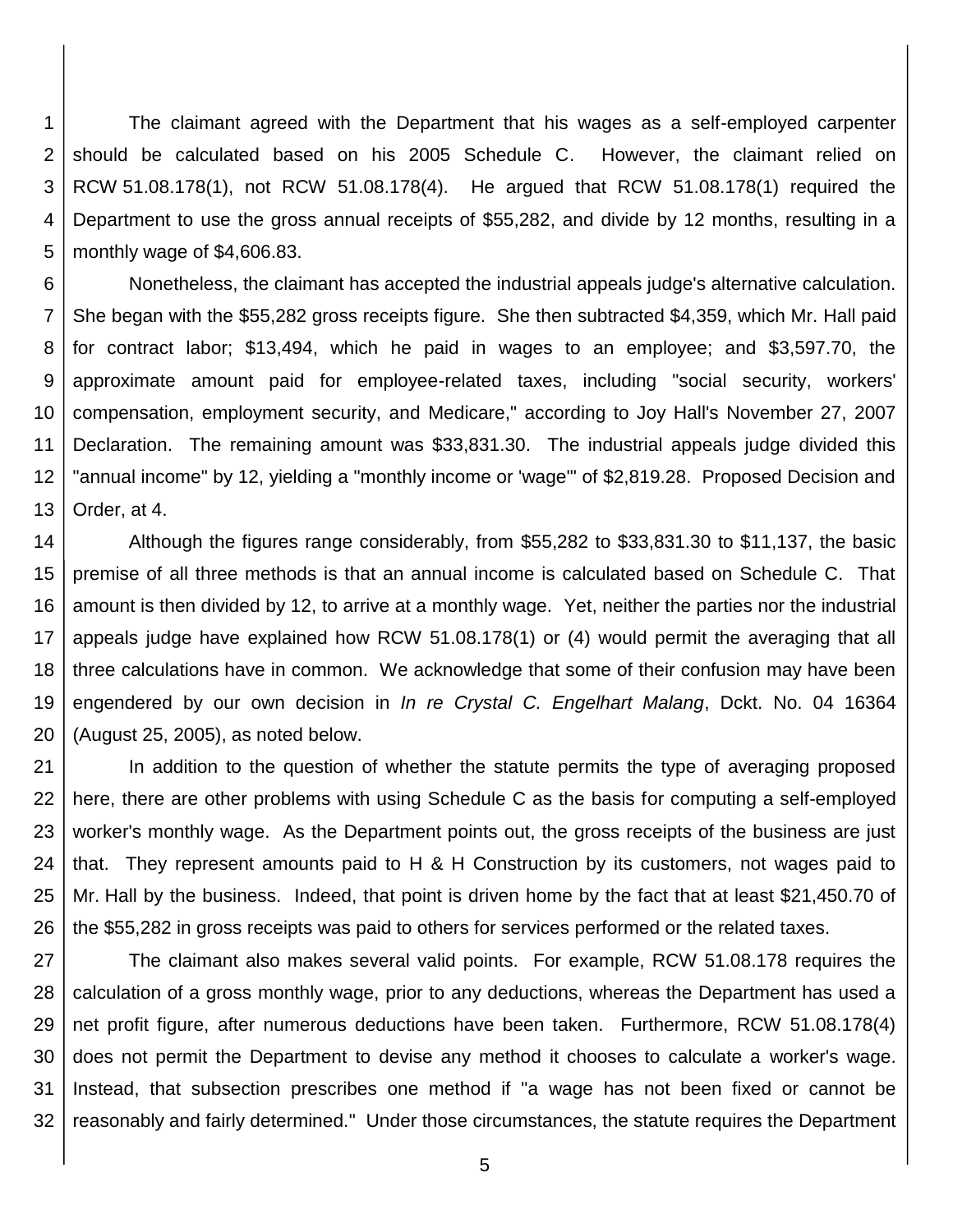1 2 to compute the monthly wage "on the basis of the usual wage paid other employees engaged in like or similar occupations where the wages are fixed."

3 4 5 6 7 8 9 10 Unfortunately, there is no published court opinion resolving the question of how a self-employed worker's monthly wage at the time of injury should be calculated. The question was raised but not resolved in *Malang v. Department of Labor & Indus.,* 139 Wn. App. 677 (2007). Instead, the Court of Appeals remanded for a determination of whether Crystal Malang or Crescent Realty, Inc., was "the 'employer' that gave consideration for her services." *Malang,* 139 Wn. App. at 692. In the current appeal, there is no issue regarding who the employer is. In a final October 30, 2006 order, the Department determined that Mr. Hall was working for himself, under the business name of H & H Construction, when he was injured on October 16, 2006.

11 12 13 14 15 16 17 18 Although there are no published court opinions to guide us on the question of how to calculate Mr. Hall's wage at the time of injury, this Board has issued a number of decisions regarding the use of income tax returns to determine the monthly wage for a self-employed worker. In *In re Jerry Uhri*, BIIA Dec., 93 6908 (1995), we rejected the use of tax returns and directed the Department to compute the monthly wage based on "the usual wage paid other employees engaged in like or similar occupations where the wages are fixed," pursuant to RCW 51.08.178(4). However, in *Malang*, we approved the use of the gross receipts figure on Schedule C, less certain deductions, averaged over an eleven-month period.

19 20 21 22 23 24 25 26 27 28 We take this opportunity to reaffirm the method used in *Uhri* for calculating the monthly wage under RCW 51.08.178(4), although our reasoning is somewhat different. In *Uhri*, we evaluated whether the worker's wage could be reasonably and fairly determined based on his tax return, and concluded that it could not. That analysis may have created the impression that RCW 51.08.178(4) empowers the Department to devise alternative methods for calculating an injured worker's monthly wage, so long as the Department's approach is fair and reasonable. However, subsection (4) limits the Department to one method. "In cases where a wage has not been fixed or cannot be reasonably and fairly determined," it requires the Department to compute the monthly wage "on the basis of the usual wage paid other employees engaged in like or similar occupations where the wages are fixed."

29 30 31 32 The phrase "[i]n cases where a wage has not been fixed" refers to similar language in subsection (1) establishing the formulas for calculating the monthly wage "[i]n cases where the worker's wages are not fixed by the month." Likewise, the "reasonably and fairly" language in subsection (4) echoes the last two sentences of subsection (1), which read as follows: "The daily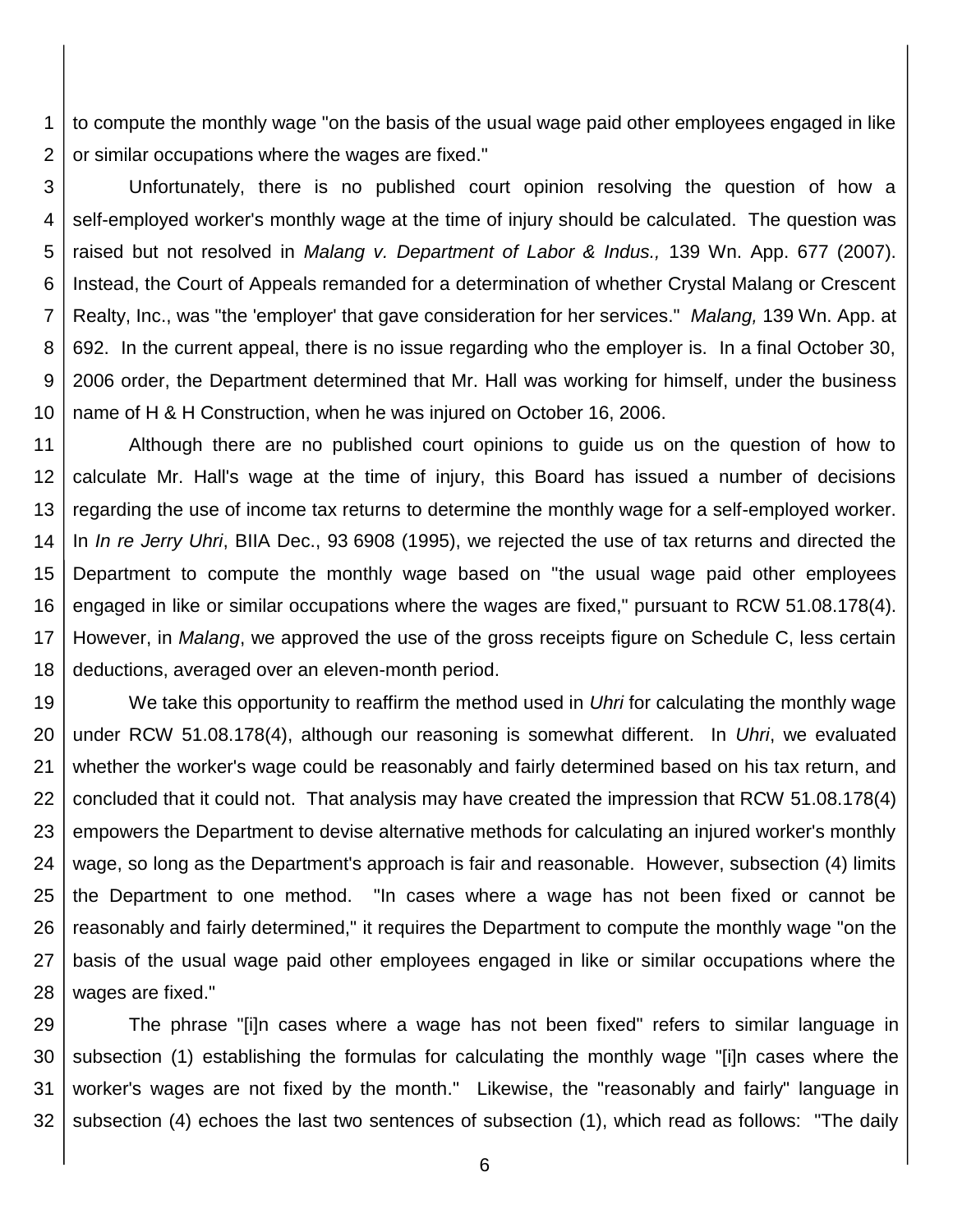1 2 3 wage shall be the hourly wage multiplied by the number of hours the worker is normally employed. The number of hours the worker is normally employed shall be determined by the department in a fair and reasonable manner, which may include averaging the number of hours worked per day."

4 5 6 7 8 9 10 11 Thus, if the wage is not fixed or cannot be reasonably and fairly calculated under subsection (1), the Legislature has directed the Department to determine the particular worker's wage based on what other workers receive, under RCW 51.08.178(4). However, that subsection does not grant the Department the independent authority to devise its own methods, separate and apart from the statute. Because the Department has no such authority, the question before us is whether the way in which the Department calculated Mr. Hall's monthly wage under RCW 51.08.178(4) is permitted by the statute, not whether the method was reasonable and fair under RCW 51.08.178(4).

12 13 14 15 16 17 We turn, then, to the question of what process the Department was required to follow under RCW 51.08.178. The statute spells out what should be included in the monthly wage calculation, but it does not define "wages." For that, we look to WAC 296-14-522(1), which provides, in relevant part: "The term 'wages' is defined as: (1) The gross cash wages paid by the employer for services performed. 'Cash wages' means payment . . . made directly to the worker before any mandatory deductions required by state or federal law."<sup>1</sup>

18 19 20 21 22 23 24 25 26 27 28 29 RCW 51.08.178(1) establishes the default process for determining the monthly wage at injury. *Department of Labor & Indus. v. Avundes*, 140 Wn.2d 282, 290 (2000). For a full-time worker who receives a fixed monthly wage, the process is easy. The gross monthly wage is used. However, if there is no fixed monthly wage, the Department must determine the number of hours normally worked per day and the hourly wage received. Under RCW 51.08.178(1), the daily wage is arrived at by multiplying those two numbers. To calculate the monthly wage, the daily wage is then multiplied: "(a) By five, if the worker was normally employed one day a week; (b) By nine, if the worker was normally employed two days a week; (c) By thirteen, if the worker was normally employed three days a week; (d) By eighteen, if the worker was normally employed four days a week; (e) By twenty-two, if the worker was normally employed five days a week; (f) By twenty-six, if the worker was normally employed six days a week; (g) By thirty, if the worker was normally employed seven days a week." RCW 51.08.178(1).

30 31

l

<sup>32</sup> <sup>1</sup> Other elements of the wage computation, such as the "reasonable value of board, housing, fuel, or other consideration of like nature," are not relevant to the narrow issue raised by this appeal, and are not discussed here, for the sake of clarity. RCW 51.08.178(1).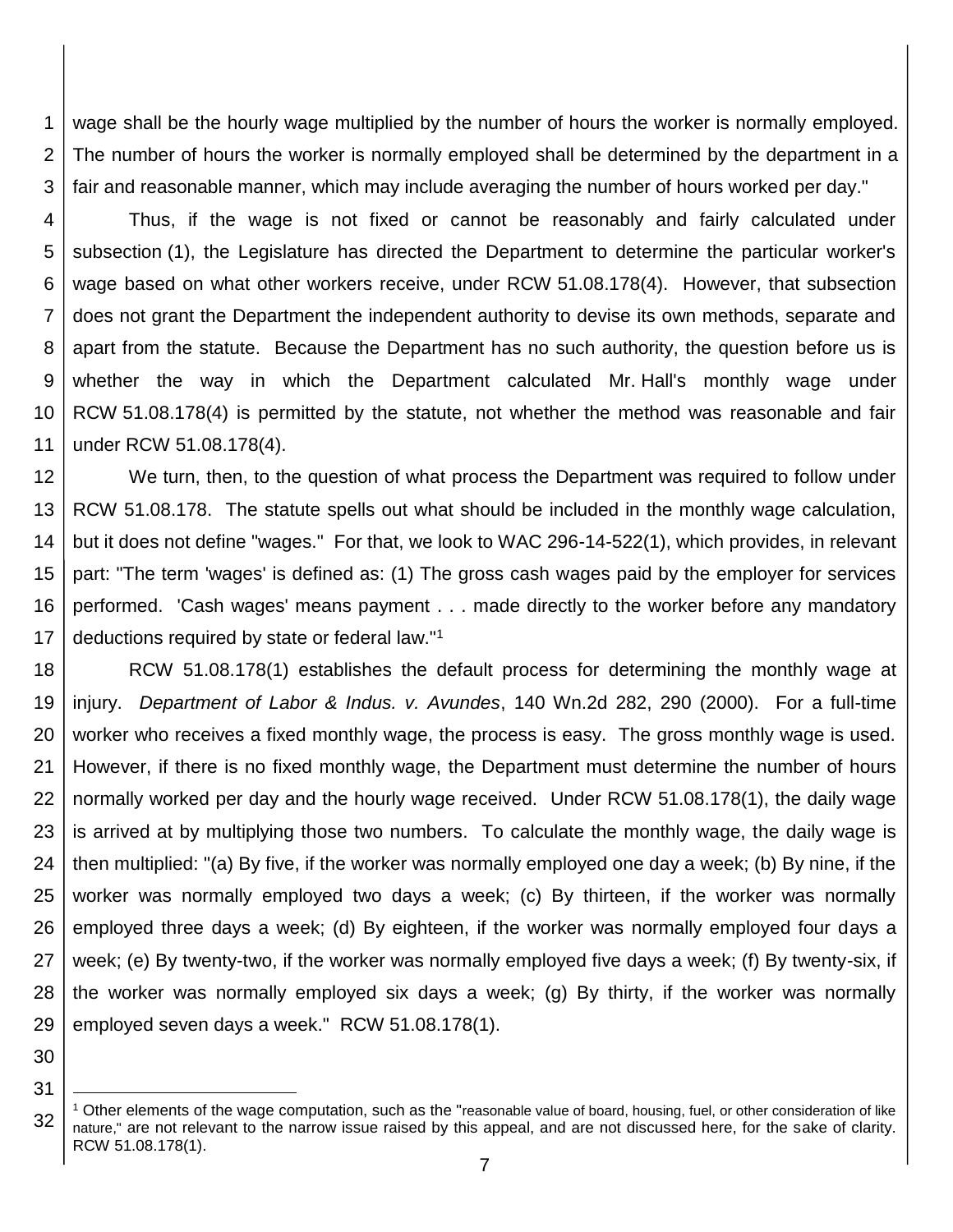1 2 3 4 5 6 7 8 RCW 51.08.178(1) permits averaging to determine the number of hours normally worked per day, as follows: "The daily wage shall be the hourly wage multiplied by the number of hours the worker is normally employed. The number of hours the worker is normally employed shall be determined by the department in a fair and reasonable manner, which may include averaging the number of hours worked per day." This was the only averaging allowed, prior to the amendment of the statute in 1988. *See*, for example, *In re Teresa Johnson*, BIIA Dec. 85 3229 (1987). At that time, the Legislature added RCW 51.08.178(2) and (3), which spell out two additional limited circumstances where averaging is permitted.

9

10

11

12

13

14

15

16

17 18

19

20

21

22

23

24

25

26

29

30

31

32

RCW 51.08.178(2) provides:

In cases where (a) the worker's employment is exclusively seasonal in nature or (b) the worker's current employment or his or her relation to his or her employment is essentially part-time or intermittent, the monthly wage shall be determined by dividing by twelve the total wages earned, including overtime, from all employment in any twelve successive calendar months preceding the injury which fairly represent the claimant's employment pattern.

RCW 51.08.178(3) provides: "If, within the twelve months immediately preceding the injury, the worker has received from the employer at the time of injury a bonus as part of the contract of hire, the average monthly value of such bonus shall be included in determining the worker's monthly wages."

Thus, our starting point in the current appeal is to determine the pattern of Mr. Hall's employment. If his employment was "exclusively seasonal in nature" or if his employment or his relation to his employment was "essentially part-time or intermittent," then the type of averaging proposed here would be permitted under RCW 51.08.178(2). However, according to Mr. Hall's November 9, 2007 declaration: "On average, in 2005 until my industrial injury I worked approximately 50 hours per week for 50 weeks out of the year." Therefore, he was neither a seasonal worker, nor was his relation to his employment essentially part-time or intermittent. Likewise, there is no suggestion that Mr. Hall received a bonus in the 12 months preceding his injury. We therefore conclude that neither RCW 51.08.178(2) or (3) applies.

27 28 As a result, there was no statutory authority for the Department to develop an annual income amount and divide by twelve, to derive a gross monthly wage. Instead, because Mr. Hall had no fixed monthly wage, the Department was required to begin its calculation by determining the number of hours per day and days per week he was normally employed. It is apparent from the Department's Activity Log (Exhibit No. 4) that the Department did not follow that process.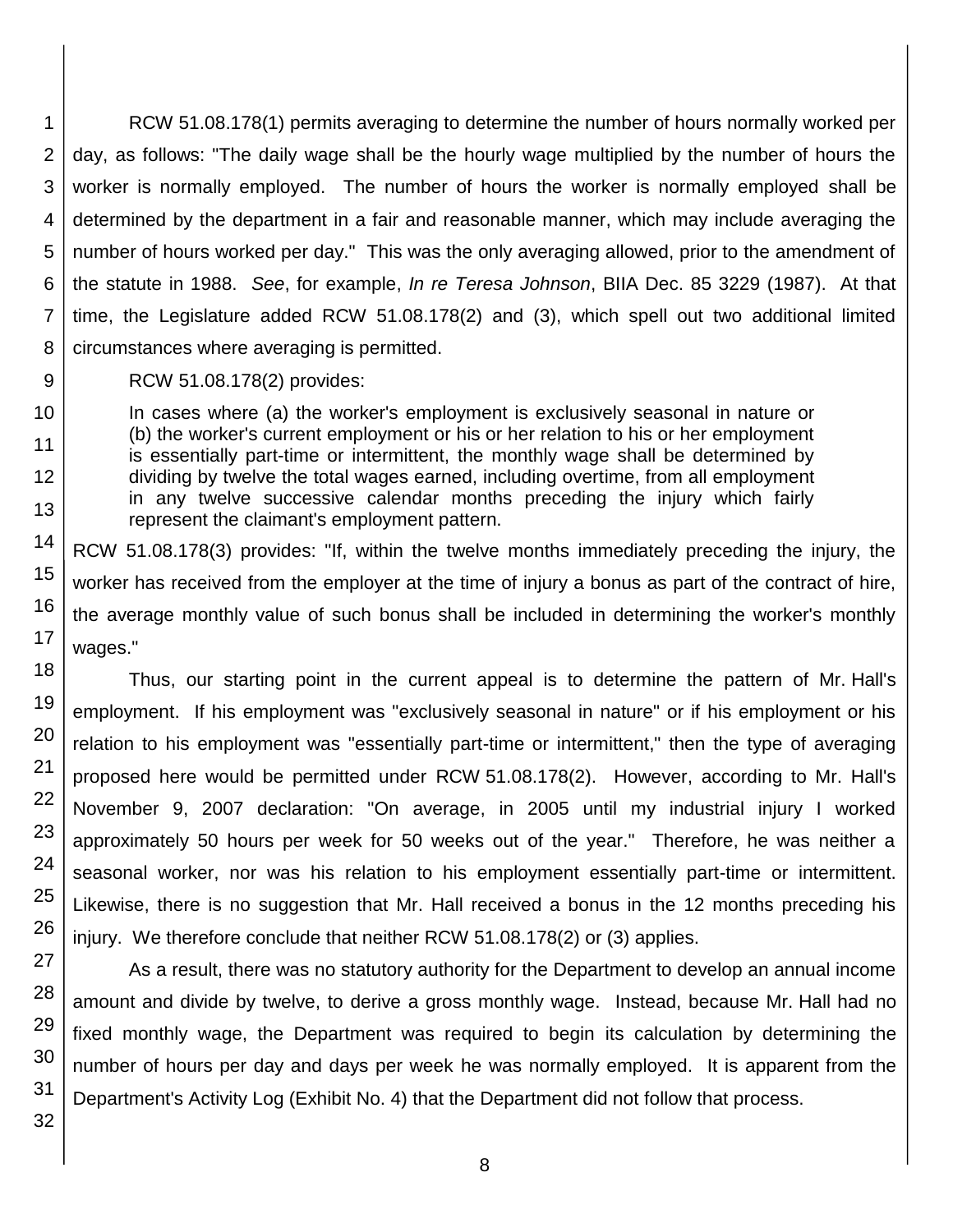1 2 3 4 5 6 7 8 9 10 11 12 13 The only information contained in our record regarding Mr. Hall's work pattern is his declaration that he normally worked about 50 hours per week, 50 weeks per year. However, because H & H Construction is an established business, the Department presumably has several other sources of information. Mr. Hall likely has contemporaneous documentation regarding the work he performed. In addition, as a sole proprietor electing coverage under the Industrial Insurance Act, H & H Construction was required "on or before the last day of January, April, July and October" to "furnish the department with a true and accurate payroll for the period in which workers were employed by it during the preceding calendar quarter, the total amount paid to such workers during such preceding calendar quarter, and a segregation of employment in the different classes established pursuant to this title . . .." RCW 51.16.060. Under WAC 296-17-31007, Mr. Hall was required to report his own hours of work, that is, "four hundred eighty hours or actual hours worked each quarter for each covered owner/officer and in the applicable workers' compensation classification code."

14 15 16 17 18 19 20 Four hundred and eighty hours per quarter translates to 160 hours per month, which loosely approximates full time work, at eight hours per day, five days per week. Apparently, even if the sole proprietor works longer hours than that, the Department does not require that the additional hours be reported for premium assessment purposes. However, the sole proprietor would still be entitled to time-loss compensation benefits calculated on a monthly wage based on normal hours of employment. If Mr. Hall's normal employment exceeded 160 hours per month, it would be incumbent on him to present supporting documentation.

21 22 23 24 25 26 27 28 We recognize that there will be cases where the information regarding hours worked per day and days worked per week is sparse. *In re Lorraine Marquardt*, Dckt. No. 06 17674 (August 8, 2007) was such a case. Ms. Marquardt was self-employed in her own home preschool business. She was injured as she was setting up her operation, prior to providing any services. We determined that she had intended to work ten hours a day, five days a week, based on the fact that her home preschool would have offered two five-hour sessions a day. We directed the Department to calculate her hourly wage rate "on the basis of the usual wage paid other employees engaged in like or similar occupations where the wages are fixed," pursuant to RCW 51.08.178(4).

29 30 31 32 Likewise, once the hours Mr. Hall normally worked per day and the days he normally worked per week have been ascertained, the hourly wage must be determined. Because Mr. Hall had no fixed hourly, daily, or monthly wage, RCW 51.08.178(4) applies, and Mr. Hall's hourly wage must be "computed on the basis of the usual wage paid other employees engaged in like or similar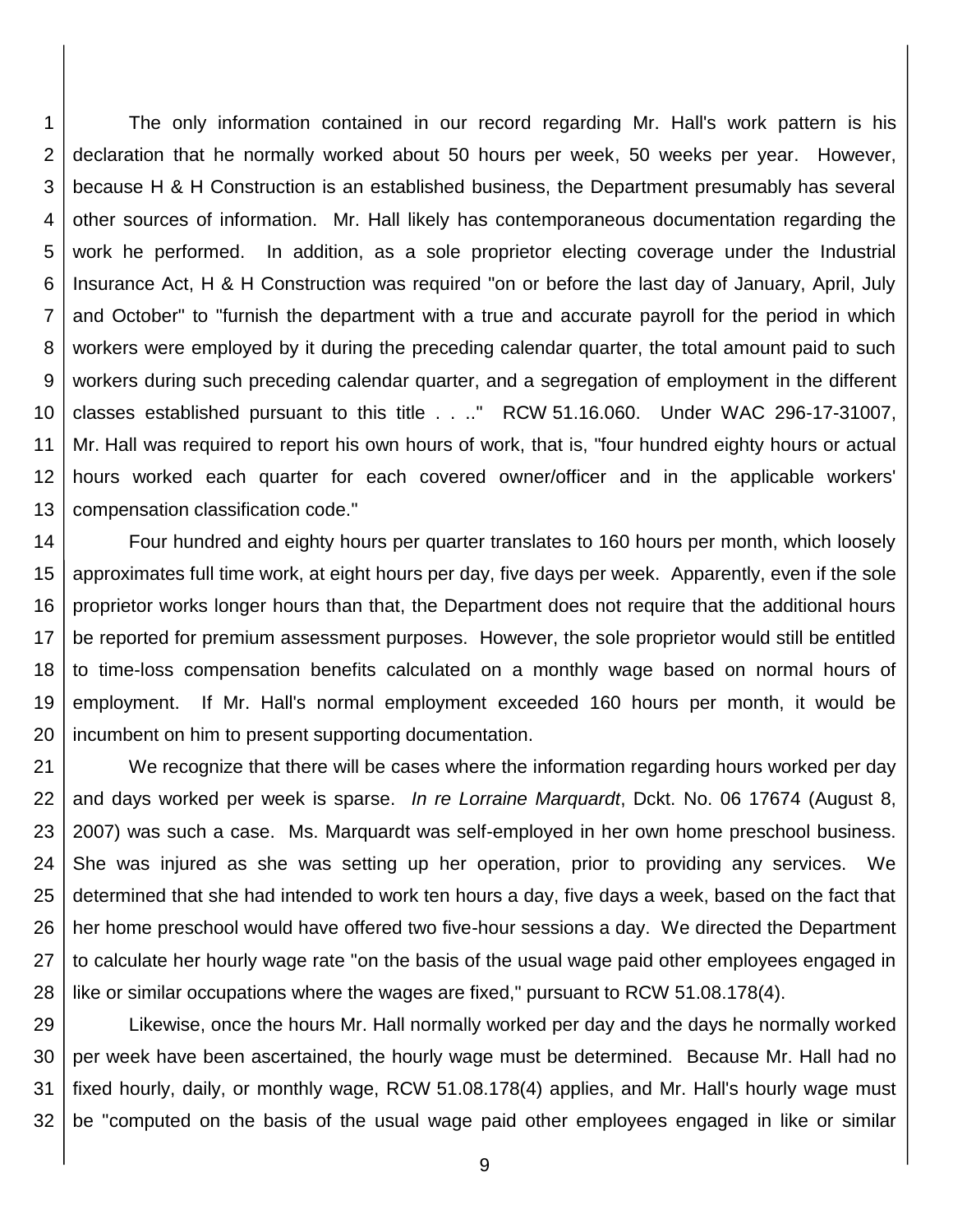1 2 3 occupations where the wages are fixed." The Department already has an imputed wage process in place for an entirely different purpose, proof that benefits have been obtained by willful misrepresentation under RCW 51.32.240(5). WAC 296-14-4129(1) provides:

When the worker has performed work or work-type activities within the state of Washington, the department imputes wages based on information collected and reported by the department of employment security. This information may include wages for the same or similar jobs within the geographic area proximate to the worker and for the same or most proximate time period as the work or work-type activities performed.

4

5

6

7

8 9

10

11

12

13

14

15

16

17

18

19

20

21

22

23

24

25

26

27

28

29

30

31

32

We see no reason why the Department cannot use a similar process under RCW 51.08.178(4).

In summary, the Department should have used RCW 51.08.178(1) to calculate the number of hours Mr. Hall was normally employed per day, and the number of days he was normally employed per week. The Department should have used RCW 51.08.178(4) to calculate the usual hourly wage paid other employees engaged in "like or similar occupations where the wages are fixed." That hourly wage should then have been used in the appropriate formula under RCW 51.08.178(1), to compute Mr. Hall's gross monthly wage. Because the Department failed to follow the process required by RCW 51.08.178, the Claimant's Motion for Summary Judgment is granted.

## **FINDINGS OF FACT**

1. The claimant, Roy Hall, filed an Application for Benefits with the Department of Labor and Industries on October 17, 2006, in which he alleged that he sustained an industrial injury on October 16, 2006, during the course of his employment with H & H Construction. The claim was allowed and benefits paid.

On February 26, 2007, the Department determined that Mr. Hall's total gross wage per month was \$928.08. On February 27, 2007, the Department assessed an overpayment of time-loss compensation in the amount of \$5,305.04 for the period of October 20, 2006, through January 31, 2007, because of a change in reported gross wages. On March 7, 2007, the claimant protested the February 26, 2007 and February 27, 2007 orders. The Department affirmed both orders on March 12, 2007. On March 21, 2007, the claimant appealed the March 12, 2007 order to the Board of Industrial Insurance Appeals. The Board granted the appeal on April 27, 2007, assigning it Docket No. 07 12838, and ordering that further proceedings be held.

2. On October 16, 2006, Roy Hall was a self-employed carpenter doing business as H & H Construction.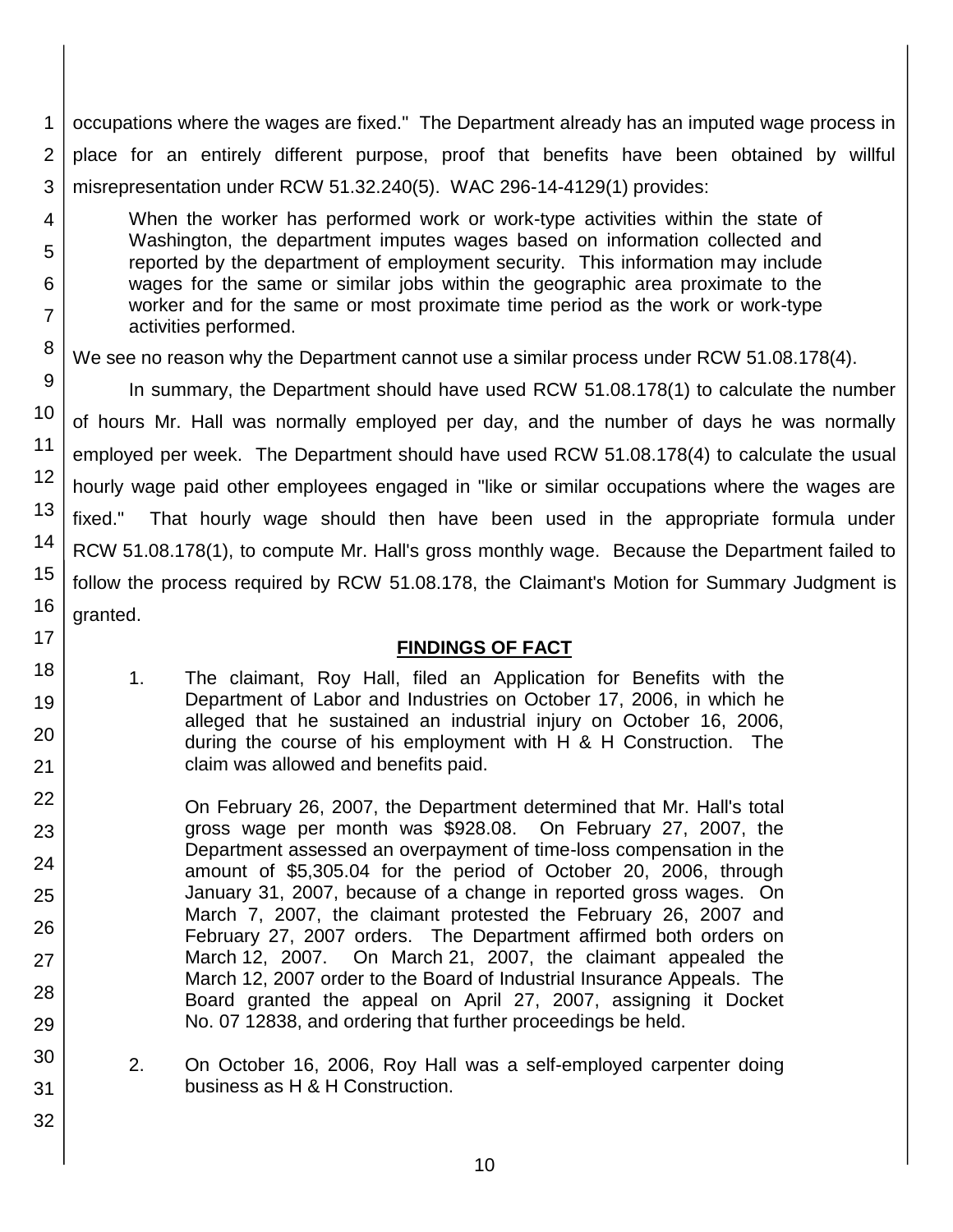3. Mr. Hall elected and paid for industrial insurance coverage from the State Fund, and was covered by such insurance on October 16, 2006.

1

2

3

4

5

6

7

8

9

10

11 12

13

14

15

16

17

18

19

20

21 22

23

24

25

26

27

28

29

30

31

32

- 4. On October 16, 2006, Mr. Hall sustained an industrial injury during the course of his self-employment for H & H Construction.
- 5. On October 30, 2006, the Department allowed the claim for an industrial injury that occurred on October 16, 2006, while Mr. Hall was working for H & H Construction. No protest or appeal was filed, challenging that order.
- 6. At the time of his October 16, 2006 injury, Mr. Hall was not receiving a fixed hourly, daily, or monthly wage from H & H Construction.
- 7. At the time of his October 16, 2006 injury, Mr. Hall's employment was not exclusively seasonal in nature, nor was his employment or his relation to his employment essentially part-time or intermittent.
- 8. Within the twelve months immediately preceding the October 16, 2006 injury, Mr. Hall did not receive a bonus from H & H Construction as part of the contract of hire.
- 9. The Department used Mr. Hall's 2005 Schedule C (Form 1040), Profit or Loss from Business (Sole Proprietorship), to calculate the monthly wages he was receiving at the time of the October 16, 2006 injury. Mr. Hall claimed gross receipts for 2005 in the amount of \$55,282 and a net profit of \$8,195, after all deductions. The Department added the depreciation deduction of \$2,942 to the net profit of \$8,195, for a total amount of \$11,137. The Department then divided \$11,137 by 12 months, calculating a monthly wage of \$928.08.
- 10. In calculating Mr. Hall's monthly wages at the time of injury, the Department did not determine the number of hours Mr. Hall was normally employed per day or the number of days he was normally employed per week.
- 11. In calculating the monthly wages Mr. Hall was receiving at the time of injury, the Department did not determine the usual hourly wage paid other employees engaged in like or similar occupations where the wages are fixed.
- 12. The declarations and exhibits submitted by the parties demonstrate that there is no genuine issue as to any material fact.

#### **CONCLUSIONS OF LAW**

1. The Board of Industrial Insurance Appeals has jurisdiction over the parties to and the subject matter of this appeal.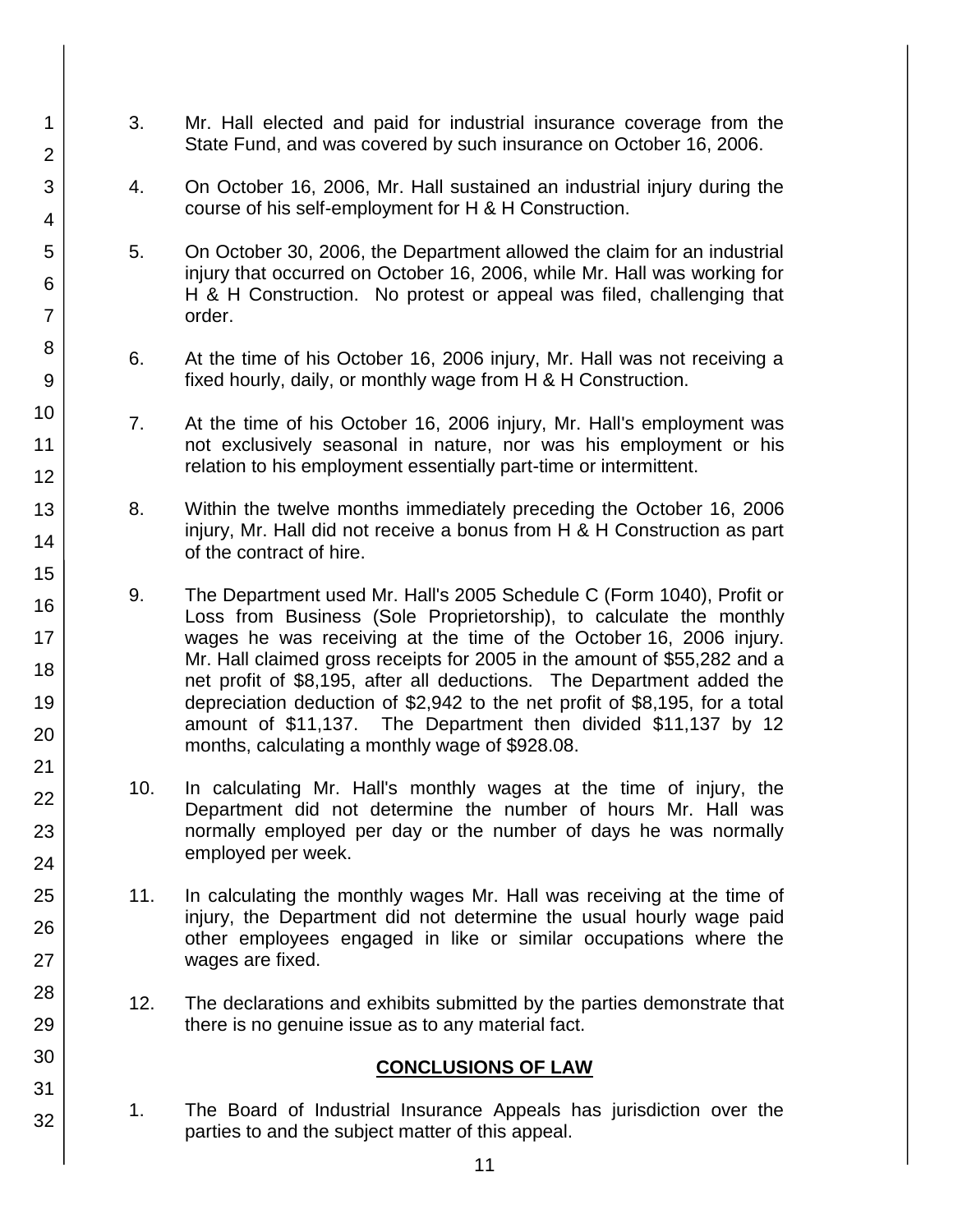2. Pursuant to the final October 30, 2006 Department order, it is res judicata that Mr. Hall was working for H & H Construction when he was injured on October 16, 2006.

1

2

3

4

5

6

7

8

9

10

11

12

13

14

15

16

17 18

19

20

21 22

23

24

25

26

27

28

29

30

31

- 3. Because Mr. Hall's employment was not exclusively seasonal in nature, and because his employment or his relation to his employment was not essentially part-time or intermittent, his monthly wage could not be determined under RCW 51.08.178(2), "by dividing by twelve the total wages earned, including overtime, from all employment in any twelve successive calendar months preceding the injury which fairly represent the claimant's employment pattern."
- 4. Because Mr. Hall did not receive a bonus from H & H Construction as part of the contract of hire within the twelve months immediately preceding the October 16, 2006 injury, the average monthly value of such a bonus could not be included in determining his monthly wages under RCW 51.08.178(3).
- 5. Because the averaging provisions of RCW 51.08.178(2) and (3) were not applicable, there was no statutory authority for the Department to develop an annual income amount and divide by twelve, to derive a gross monthly wage.
- 6. Because Mr. Hall's wage was not fixed by the month, the Department was required to determine the number of hours he was normally employed per day and the number of days he was normally employed per week at the time of injury, "in a fair and reasonable manner, which may include averaging the number of hours worked per day," pursuant to RCW 51.08.178(1).
- 7. Because Mr. Hall had no fixed wage at the time of the October 16, 2006 injury, his monthly wage should have been "computed on the basis of the usual wage paid other employees engaged in like or similar occupations where the wages are fixed," pursuant to RCW 51.08.178(4).
- 8. The Department should have used RCW 51.08.178(4) to calculate the usual hourly wage paid other employees engaged in "like or similar occupations where the wages are fixed." That hourly wage should then have been used in the appropriate formula under RCW 51.08.178(1), to compute Mr. Hall's gross monthly wage.
- 9. The method the Department used to calculate Mr. Hall's gross monthly wage did not satisfy the requirements of RCW 51.08.178.
	- 10. The claimant is entitled to summary judgment as a matter of law, as contemplated by CR 56.